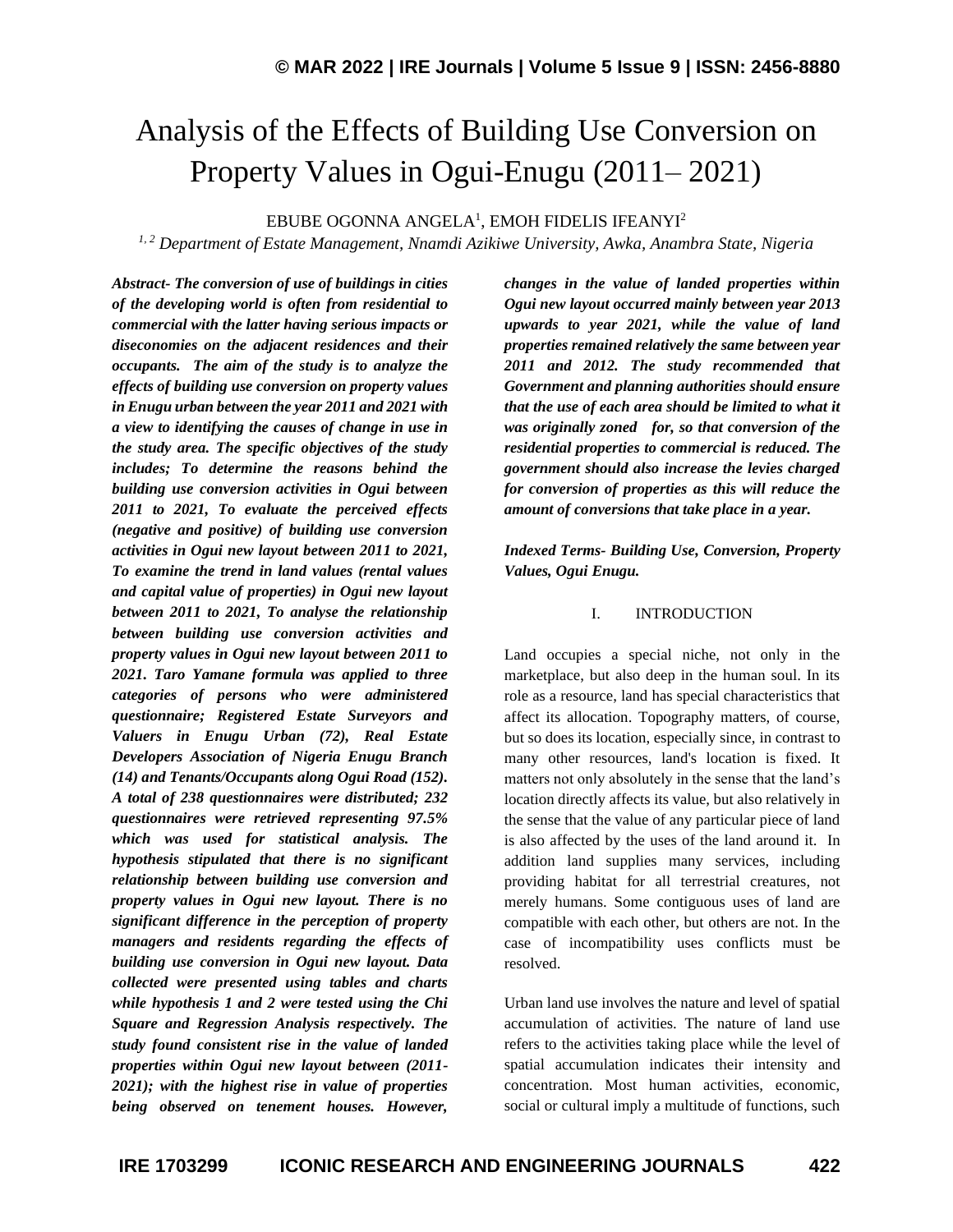as production, consumption and distribution. These functions are occurring within an activity system where their locations and spatial accumulation form land uses.

In Barlowe (1998), Brandeis once observed that "value is a word of many meanings". The validity of this dictum is demonstrated by the different meanings applied to this term in popular usage. In a broad sense, value implies capacity to satisfy wants; and there are as many kinds of value as there are classes of wants. Thus we may deal with economic value, market value, aesthetic values, political values, social values, spiritual values etc. Economists and Appraisers are primarily concerned with economic and market values, but they too use the term "value" in many different contexts and with different adjectives to mean different things.

The conversion of use of buildings in cities of the developing world is often from residential to commercial with the latter having serious impacts or diseconomies on the adjacent residences and their occupants. The extent of the diseconomies, either in terms of effect on price or in terms of geographic reach, has been questioned by many authors in the developed world. An attempt is made here to review the literature on these impacts in cities of developed and developing countries. Actors in the building sector generally have divergent views about the influence of commercial or non-residential property located within or adjacent to residential areas.

Ademola (2010) opined that conversion of residential properties to commercial uses or introduction of commercial uses in residential areas has brought about more negative than positive effects on adjacent residential areas. It is, according to him, almost impossible for new migrants to secure residential accommodation in the area. Another negative externality, Ademola noticed, is the high level of traffic congestion due to an increase in the level of commercial activities. Both customers and shop owners park on the streets, thereby narrowing the carriage ways, and causing traffic hold-up along the roads. Other negative effects include, strain on existing infrastructure such as electricity and water supply, and pollution from high garbage generation and fumes and smells from generators and food joints (Ademola, 2010). His conclusion therefore is that though the changes promote economic activities but their side effects such as high rent, invasion of privacy, and so on, outweigh the benefits to the neighborhoods.

The desirability and marketability of a residential property is mainly determined by its location. Due to various factors such as location, accessibility, population density, composition and distribution, disposable income, government policies and so on. Property market varies from one geographical location to another. There is a market for different types of properties in Enugu Urban, these are: Residential, Commercial, Industrial, Recreational and Agricultural properties. Some of these markets are segmented from each other by layouts. The study area which is Ogui new layout was formerly more of residential than commercial. However, today that is not the situation. Ogui road has turned into a commercial area. There is therefore, the need to determine the effects of those conversions on property value in the neighborhood.

### 1.1 Statement of the Problem

From 1940, when Ogui declared an urban area by the then colonial administration, Ogui settlements such as Ogui Urban, Ogui new layout and Ogui Asata layout were predominantly residential neighborhoods. For all development, redevelopment and planning projects, the knowledge of land use as it affects land value is very important. Land use in its broadest sense means the nature of activities carried out on a particular piece of land while land value is the worth of a particular land for the purpose it is intended to serve.

Land is allocated for various uses to ensure that every use is given adequate attention with residential properties given high consideration because shelter is universally accepted as the second most important essential human need after food. Housing, however, is more than mere shelter. It embraces all the social services and utilities that go to make a community or neighborhood a liveable environment (Nigeria, 1991). Housing is a basic human need which provides spaces for work, sleep, recreation as well as other social requirements (Jinadu, 2007).

Urban centres generally provide the spatial context for the provision of the housing needs of the people (Jinadu, 2005). Thus, residential units in almost all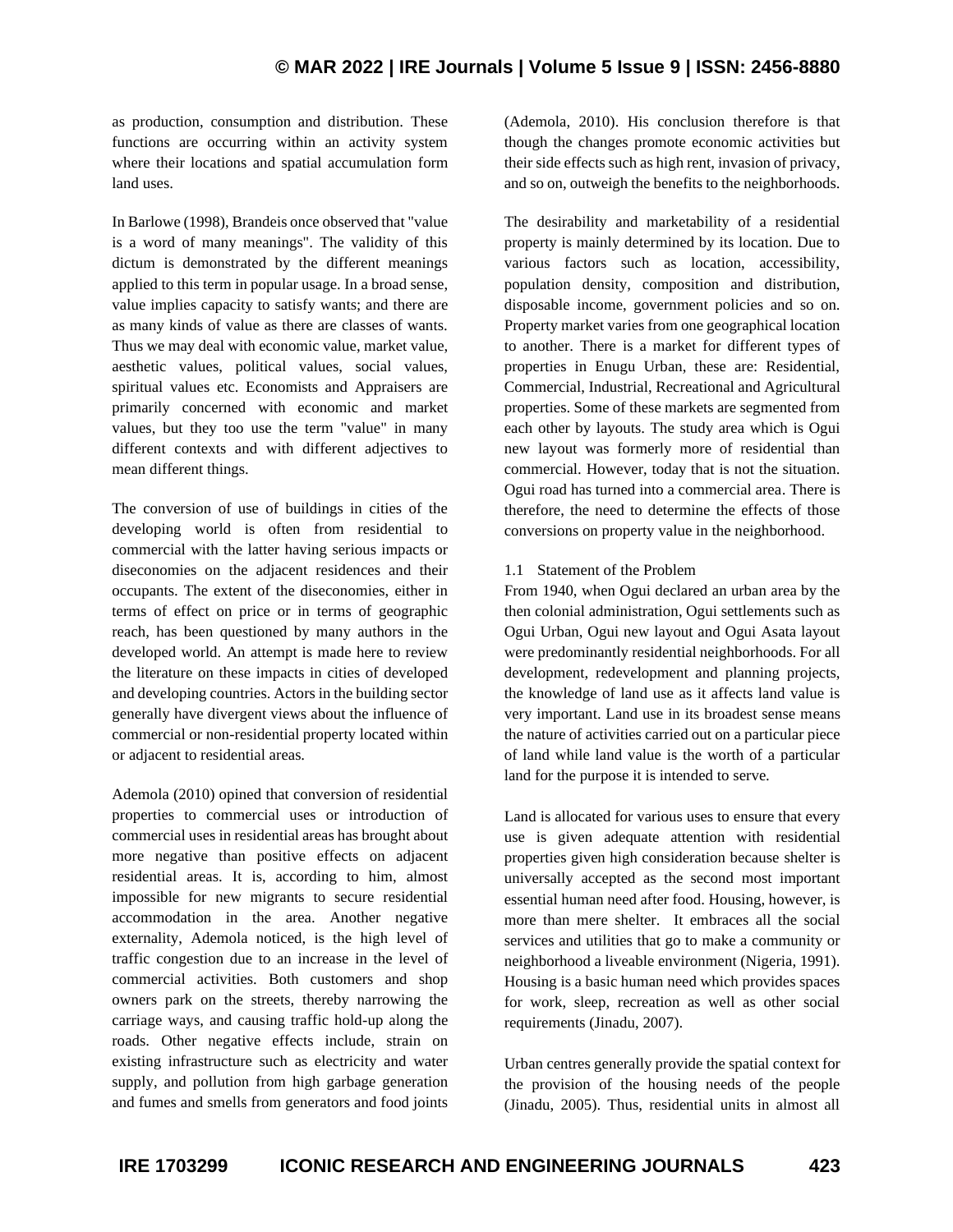cities in the world form the major elements of the urban landscape. Residential land use is the largest consumer of urban space (Ayeni, 2001; Shaw, 2004). Cities have a greater concentration of people than villages and have over the years, been the areas of attention in terms of housing provision. This is not unexpected as the population of urban centres have for long been increasing astronomically (UN-Habitat, 2003). The implication of this phenomenal growth is that the rate of growth of the housing stock must be high enough to meet the housing need of this rising population. Unfortunately, this has not been the case. Population has continued to outgrow housing supply. Building use conversion is the change in the use of a building from the purpose for which it was originally used or intended to be used.

Change of use of buildings from residential to other uses has increased in Enugu in recent years in areas which predominantly have been used for residential purposes. These residential areas have over the years maintained the housing stock, providing the residential needs of the people, especially those in the low income group. Residential buildings of varying types adorn these areas and accommodate not only the indigenous population but also immigrants from other towns and villages. The buildings are gradually being converted to commercial and light industrial uses wholly or partially. The houses are now used for shops, stores, restaurants, tailoring workshops, watch repairing and so on. In most of these streets, the frontal rooms of buildings are converted and in some cases extensions made, converting valuable residential spaces to commercial use.

This current situation if not checked will add up to the already deficit situation in the provision of residential units for the ever growing population in Ogui-Urban. This study therefore tends to analyse the possible causes and effects of building use conversion on property values along Ogui new layout, Enugu.

### 1.2 Aim and Objectives of the Study

The aim of the study is to analyze the effects of building use conversion on property values in Enugu urban between the year 2011 and 2021 with a view to identifying the causes of change in use in the study area. The specific objectives of the study include:

- i. To determine the reasons behind the building use conversion activities in Ogui layout between 2011 to 2021.
- ii. To evaluate the perceived effects (negative and positive) of building use conversion activities in Ogui new layout between 2011 to 2021.
- iii. To examine the trend in land values (rental values and capital value of properties) in Ogui new layout between 2011 to 2021.
- iv. To analyse the relationship between building use conversion activities and property values in Ogui new layout between 2011 to 2021.

#### 1.3 Statement of Hypotheses

The following hypotheses were developed to guide this study.

Ho<sub>1</sub>: There is no significant relationship between building use conversion and property values in Ogui new layout.

Ho2: There is no significant difference in the perception of property managers and residents regarding the effects of building use conversion in Ogui new layout.

### II. LITERATURE REVIEW

#### 2.1 Land Use Conversion

This is the change in the use of a particular parcel of land, not only by construction of buildings, remoulding or razing, but as the type of human activities at a particular location changes in response to shifting social and economic relationship.

As a result of some of these factors earlier mentioned, the use of land for residential purposes have been changing to commercial uses because of net returns expected. The more lands used for commercial purpose, the more valuable the land. Various types of commercial activities have been striving to locate on the study area, thereby outbidding one another. This outbidding has made commercial activities more intense thereby increasing the value of the property. Almost everyone has seen these changes to their local environment but without a clear understanding of their impacts.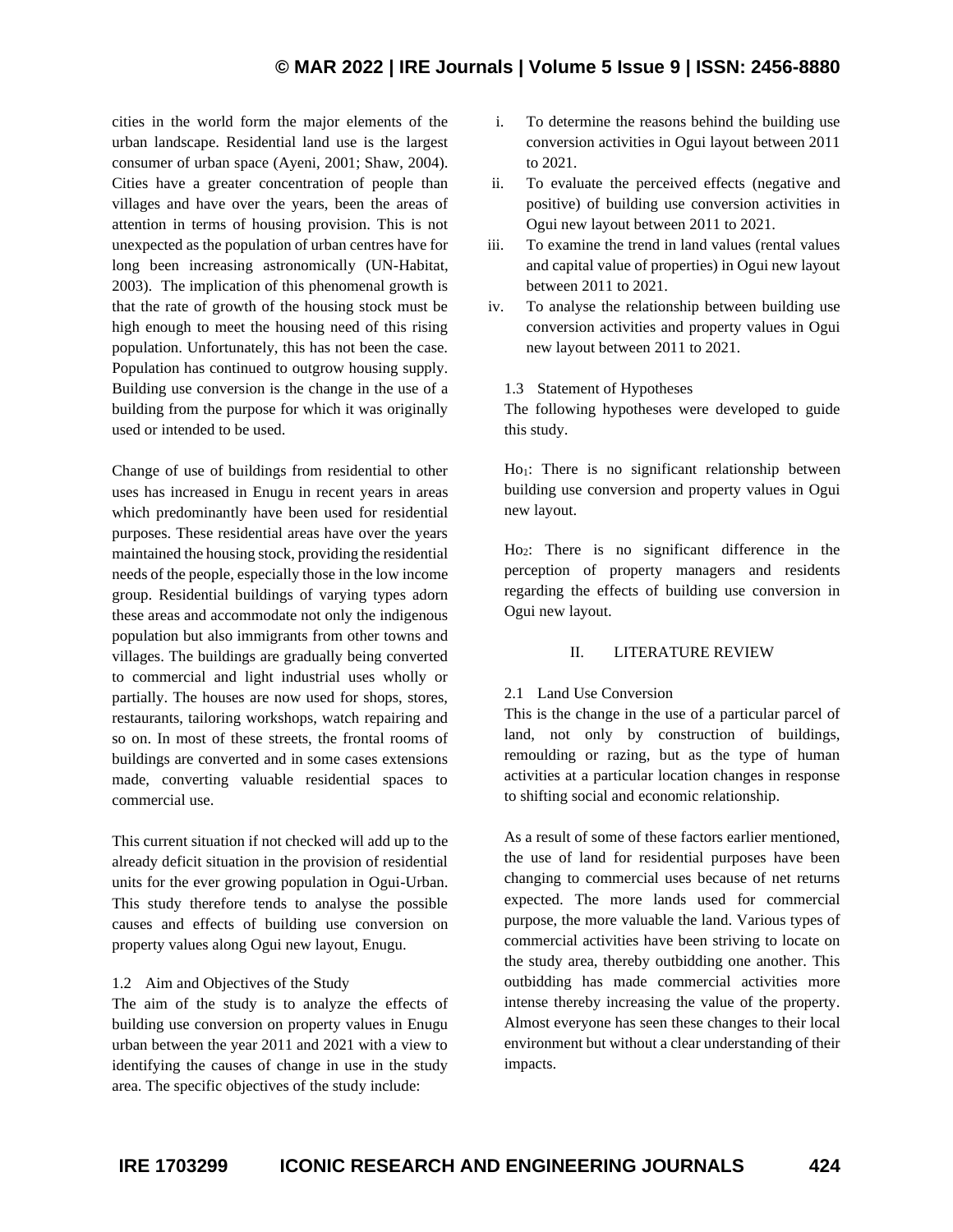It is not until we study these landscapes from a spatial perspective and the time scale of decades that we can begin to measure the changes that have occurred and the impact of changes to come. Most major metropolitan areas face the growing problems of urban sprawl, loss of natural vegetation and open space, and a general decline in the extent and connectivity of wetlands and wildlife habitat. The public identifies with these problems when they see residential and commercial development replacing undeveloped lands around them, and redevelopment replacing developed lands. Urban growth rates show no sign of slowing, especially when viewed at the global scale, since these problems can be generally attributed to increasing population. Cities have "changed from small, isolated population centres to large, interconnected economic, physical and environmental features. Urban growth and the concentration of people in urban areas are creating societal problems worldwide.

# 2.2 Land Value and Changes

Most of the earlier theories on land value were based on agricultural land. However, Hurd, in Ratcliff (1983), propounded the first theory as regards urban land values. He argued that since value depends upon economic rent, and rent upon location, and location on convenience and convenience on nearness, we may eliminate the intermediate stops and say that value depends on nearness. He thus pointed out that the pattern of urban structure is largely a result of continuous struggle to minimize friction or transportation, and all these forces are aimed at minimizing cost. This produced a situation where in an unrestricted market, various urban activities competes for sites where cost are lowest low (minimized).

The level of economic rent for sites with low cost was shaped out by the competition for sites with low cost and therefore the level of land values since land values are determined by the level of economic rents. Hay seem not to have differed significantly from Hurds theory with respect to urban land value, he pointed out in Alonso (2004) that rent appear as the change which the owner of a relatively accessible site can impose because of the savings in transport costs which the use of his site makes possible.

Some ecologist rightly argued that land value is the chief determinant of the use to which an area is put. They see land value emerging from the bidding process by potential users, thus the pattern and location of land use in the city are determined. But the economists had a different view and argued differently. Generally, it can reasonably be believed that the value of a piece of land lies in its power to serve the needs of men living in a community. If it is agricultural land, its value depends on its fertility and utility to produce food. If it is development land, its value will depend on its ability to serve for that particular kind of development be it industrial, commercial or residential. Value of land, therefore, can be said to be "its capacity to satisfy wants" or in other words, "the worth of that particular land for the particular purpose it is intended to serve".

Economic value of a property has three important components. The property in question must have usevalue or utility to its owners or user. Otherwise, no one would want it. It must be sufficiently scarce in supply to command a price. Otherwise, it would be a free good. And it must have futurity -a basis for an expected future flow of returns or satisfactions to it user (Barlowe,). Summarily in the theory of urban land value, Denna (2002) outlined a theory for urban land value similar to Von Thunen's for agriculture. He contends that as a city grows, more remote and hence interior land must be used. The difference in desirability between land of first grade and second grade value produces economic rent in locations of first grade but not in those of the second. Any activity (use) may compete for any location within a city and all land goes to the highest bidder. Practically all land within a city earns some economic rent though it may be small. He therefore concludes that "the value of land depends on economic rent which in turn depends on location and location on convenience and convenience on nearness". We may eliminate the middle step and just say that value depends on nearness.

# 2.3 Real Property Values

The word "value" means different things to different persons. This infinitude of meaning is the basic problem of the value question. As a general concept, value signifies the capacity of a community to satisfy a want or need. It defines utility among other things. A thing has value if it is useful or serves a purpose. Because the number of needs, wants or purposes is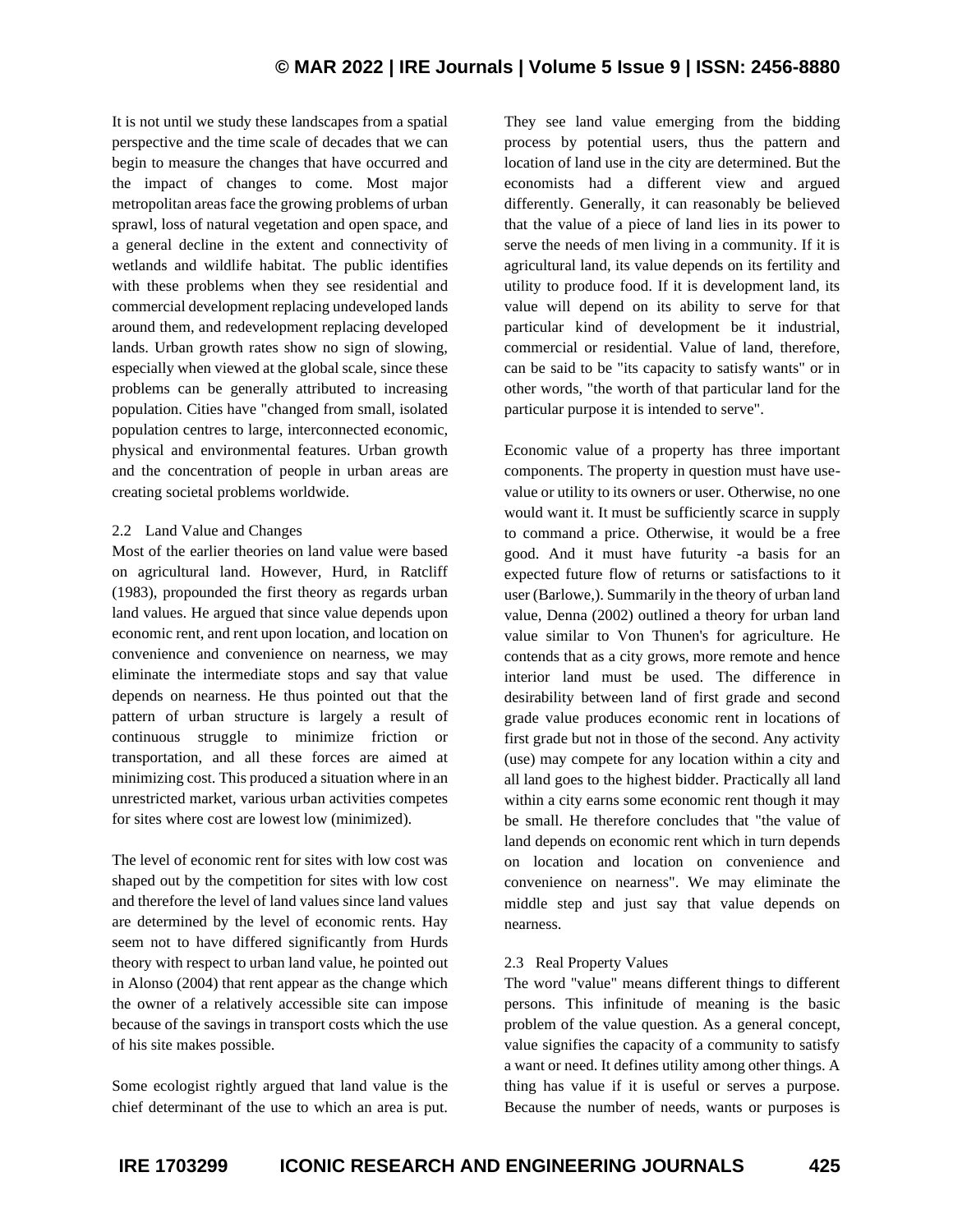infinite, the number of types of value is also infinite. However attention will be concentrated on value in a market situation, value in exchange or market value. Market value or market price of a particular interest in landed property may be defined as the amount of money which can be obtained for the interest at a particular time from persons able and willing to purchase it. Value is not intrinsic but results from estimates made subjectively by able and willing purchasers, of the benefit or satisfaction they will derive from ownership of the interest.

Market value is an extrinsic value. It is taken to mean the objective long-term equilibrium price at which a property is expected to be sold in the open market (Ifediora, 2005).

The value of a property depends on the purpose or use to which the property is put to. Thus, a property may have different values for different purposes at the same time. The value of a property can be conceptualized as the sum of its attributes or characteristics. These include: view, accessibility, size, noise level, nature of adjacent development, extent and kind of public regulations, as well as the kind of municipal services and utilities, etc.

### 2.4 Factors Affecting Property Values

The two major factors affecting the value of any commodity is still the same force that affects the real properties values. Values of real properties are seldom constant for a very long period. They fluctuate with changing situations of demand and supply, and other factors such as uses (complementary uses or conflicting uses), location, Highest and best use, design and state of the economy. Olusegun (2003) states the factors affecting property values as follows:

- i. Accessibility: A landed property that is easily accessible will value more than the one sited in an area that is not accessible.
- ii. Adjoining Properties: This has to do with the effect of other properties that surround the subject property. A residential property located in an industrial area will reduce in value compared with the same or similar property located in high income residential areas; likewise the location of commercial properties in residential areas may reduce the value of the residential properties

around it.

- iii. Facilities: This is another attribute of landed properties that tends to influence its value. A landed property that is located where all the necessary facilities needed to make life complete, will command a higher value than one which has none or inadequate facilities.
- iv. Location: The location of the property influences its value to a great extent. In a situation where there is a provision for social amenities, infrastructural facilities and convenience, the property will definitely be of utmost value.
- v. Durability: A property that is not of good attributes will not command a high value. This is because after a while, the property is either redeveloped or renovated. Also, the property or building materials of a property will determine if the building will have an enduring life span, thus making it to have a reasonable value.
- vi. Complementarity of Usage in Relation to Adjoining Properties: Land uses have to complement each other. Complementarily influences the values of landed properties. In an area where industrial properties are located, it will be unheard of to locate residential property in an industrial area, as the value of the property will be low because they do not complement each other.

### 2.5 Review of Related Empirical Literature

Nwachukwu (2008) did a research on the impact of housing conversion on residential land use development in Nigerian Cities; A case study of Enugu Metropolis. The high incidence of housing conversion is one of the major problems confronting Nigerian cities. While property owners clamour for such conversions which they see as venues for maximizing rents, experts view housing conversion as an aberration. Some experts have attributed housing shortages in Nigerian cities to residential housing conversion other have blamed it on high rent, inadequate housing supply etc. these views were investigated in this study using Enugu Metropolis as the case study.

Egbenta (2009) carried out a research on the analysis of residential land use changes in Enugu Urban from 1997 to 2008. The study shows that the sudden change in residential land use to commercial use in Enugu Urban is to maximize optimum returns from the land.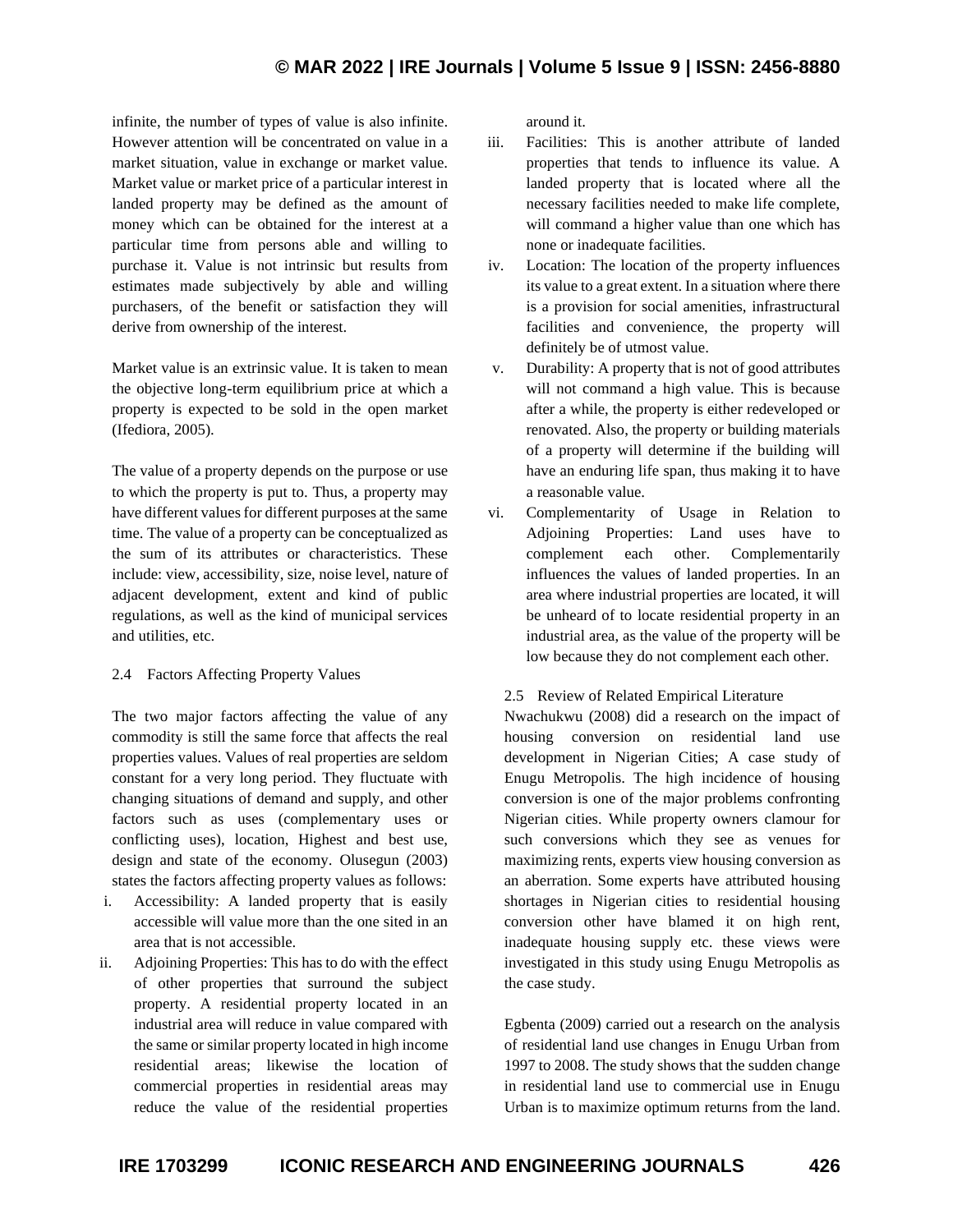.

This finding is a signal to property developers and investors to utilize. The study suggest that there should be legal framework on conversion and advices that rational developers should be aware of the implication of business cycles in that demand for new buildings are highly sensitive to short term output changes.

Kalu, Alozie, Oti and Onyennah (2017) carried out a research on the effects of residential land use change to other land uses in Enugu Metropolis. The study analysed the effects of change in residential land uses in Enugu Metropolis. 150 copies of questionnaires were purposively and randomly distributed to the major residential areas and individuals in Enugu Metropolis. Chi-square analysis was used to test the hypothesis, the findings made showed that land use change from residential to other land uses affect the physical environment (soil, air, and water quality) lack of government planning agency to implement its planning policy in the area is the major factor that causes this land use change, commercial activities contributed more to the land use changes. This works dwells extensively on the effects of residential land use change to other land uses in Enugu Metropolis while this research lays emphasis on the effects of building use conversion on property values in Enugu Urban between the periods 2011 to 2021.

### III. METHODOLOGY

This study adopted the descriptive survey research design and data for this work was gathered from two major sources namely; primary and secondary sources of data. The researcher considers this design appropriate for this study since it intends to collect data from Tenants, Property Agents and Developers and Estate Surveyors and Valuers in that vicinity or in the study area. The population distribution is shown Table 1.

Table 3.1: Population Distribution of Groups used for Data Generation

| S | Name of Group            | Population of |
|---|--------------------------|---------------|
|   |                          | Group         |
|   |                          |               |
|   | <b>Registered Estate</b> | 180           |
|   | Surveyors and Valuers    |               |
|   | Firms in Enugu Urban     |               |

|   | Registered Members of         | 35  |
|---|-------------------------------|-----|
|   | <b>Real Estate Developers</b> |     |
|   | Association of Nigeria        |     |
|   | (REDAN) Enugu Branch          |     |
| 3 | Tenants/Occupants who         | 380 |
|   | reside within buildings       |     |
|   | along Ogui Road               |     |
|   | Total                         |     |

#### 3.1 Sample Size and Technique

The adoption of a manageable number as sample size was considered important in this study considering some inevitable challenges involved in sampling every member of the population. Consequently, the Taro Yamane (1967) formula for sample size determination was adopted in this study. This method was applied due to its flexibility and accuracy in determining appropriate sample size for a finite (known) population. The formula is given as:  $n = N/1 + N$  (e)<sup>2</sup>

The sample size is 238 which on analysis was found to be 40.0% of the population of study. Since the target population was sourced from different stratum/groups, the stratified proportionate sampling technique was adopted to ensure that the samples selected from each group were proportion to the size of that group in relation to the total sample. See Table 2.

Table 3.2: Stratified Proportionate Sampling Procedure

| S | Name of Group            | Popul | $\frac{0}{0}$ | Proport |
|---|--------------------------|-------|---------------|---------|
|   |                          | ation | Comp          | ionate  |
| N |                          | Size  | ositio        | Sample  |
|   |                          |       | n             | Size    |
| 1 | <b>Registered Estate</b> | 180   | 30.2          | 72      |
|   | Surveyors and            |       |               |         |
|   | Valuers Firms in         |       |               |         |
|   | Enugu Urban              |       |               |         |
| 2 | Registered               | 35    | 5.9           | 14      |
|   | Members of Real          |       |               |         |
|   | <b>Estate Developers</b> |       |               |         |
|   | Association of           |       |               |         |
|   | Nigeria (REDAN)          |       |               |         |
|   | Enugu Branch             |       |               |         |
| 3 | Tenants/Occupants        | 380   | 63.9          | 152     |
|   | who reside within        |       |               |         |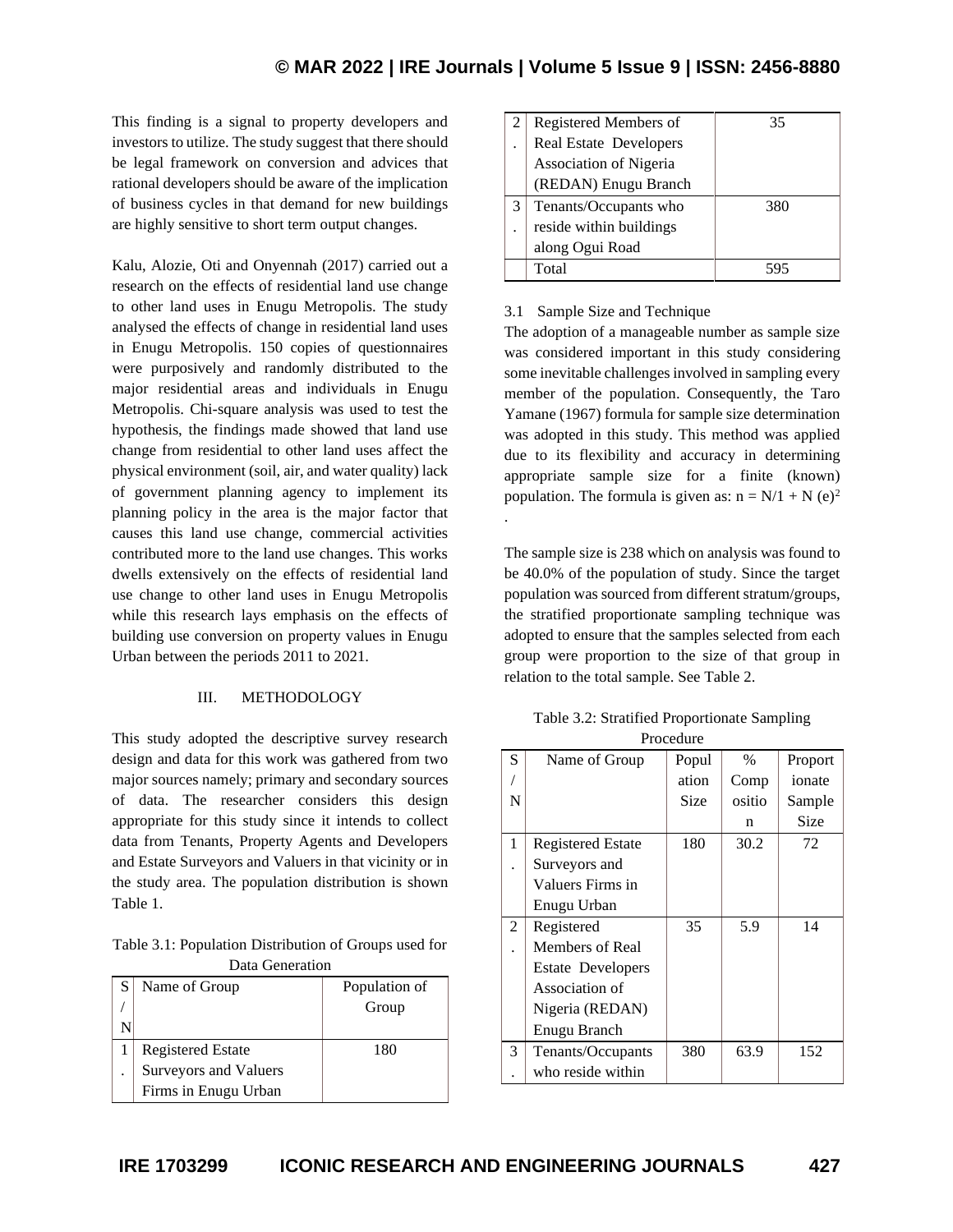| buildings along<br>Ogui Road |     |  |
|------------------------------|-----|--|
| Total                        | 595 |  |

## 3.2 Sampling Techniques

In this study, the researcher adopted the combination of stratified proportionate sampling, convenience sampling, purposeful and simple random sampling. Given data availability, the selection of the participating buildings was on the basis of convenience that is, bearing in mind the time frame for the study and financial constraints (we focused on buildings that were relatively close to each other). However, to obtain information on the effects of building use conversion on property values, respondents were stratified into three broad groupings: Registered Estate Surveying and Valuation Firms, Members of REDAN Enugu branch and Tenants/Occupants who reside in the selected buildings. This sampling strategy was to increase the opportunity of collecting a full range of information about the effects of building use conversion on property values.

The Estate Surveying and Valuation Firms, REDAN, were sampled using purposeful sampling methods.

3.3 Method of Data Presentation and Analysis

Data collected for this work was presented using descriptive statistical tools as this would ensure a more meaningful and simpler way of interpreting data collected; such tools includes frequency and percentages and results of preliminary information on respondents, questions dealing with the objectives of this study were presented in tables, pie chart, bar chart and plates while the hypothesis were tested using Chi Square and Regression Analysis.

### IV. DATA PRESENTATION AND ANALYSIS

Section A: Analysis of socio-demographic characteristics of the respondents

Table 4.1: Summary of Socio-Demographic Characteristics of the Respondents

| Socio-                         | Frequency | Percent |
|--------------------------------|-----------|---------|
| Demographic                    |           |         |
| Variables                      |           |         |
|                                |           |         |
| Occupational                   |           |         |
| Groups                         |           |         |
| Surveyors and                  | 70        | 30.2    |
| Values                         |           |         |
| <b>Estate Agents</b>           | 14        | 6.0     |
| Tenants/Occupants              | 148       | 63.8    |
| Total                          | 232       | 100.0   |
|                                |           |         |
|                                |           |         |
| Gender                         |           |         |
| Males                          | 132       | 56.7    |
| Females                        | 100       | 43.3    |
| Total                          | 232       | 100.0   |
|                                |           |         |
| Type of Building               |           |         |
| Occupied                       |           |         |
| <b>Detached House</b>          | 18        | 7.9     |
| <b>Block of Flats</b>          | 60        | 25.9    |
| Duplex (Semi-                  | 33        | 14.2    |
| Detached)                      |           |         |
| <b>Tenant House</b>            | 90        | 38.8    |
| Bungalow                       | 31        | 13.4    |
| Total                          | 232       | 100.0   |
|                                |           |         |
| Duration of                    |           |         |
| Occupancy                      |           |         |
| 1-5 Years                      | 20        | 8.6     |
| 6-10 Years                     | 52        | 22.4    |
| 11-15 Years                    | 77        | 33.2    |
| 16-20 Years                    | 57        | 24.6    |
| 21 Years and                   | 26        | 11.2    |
| above                          |           |         |
| Total                          | 232       | 100.0   |
|                                |           |         |
| Average Annual                 |           |         |
| Income $(N)$                   |           |         |
| 70,000 - 119,000               | 17        | 7.3     |
| 120,000 - 299,000              | 30        | 12.9    |
| 300,000 - 599,000              | 42        | 18.1    |
| $\overline{600,000}$ - 990,000 | 80        | 34.5    |
| 1,000,000 and                  | 63        | 27.2    |
| above                          |           |         |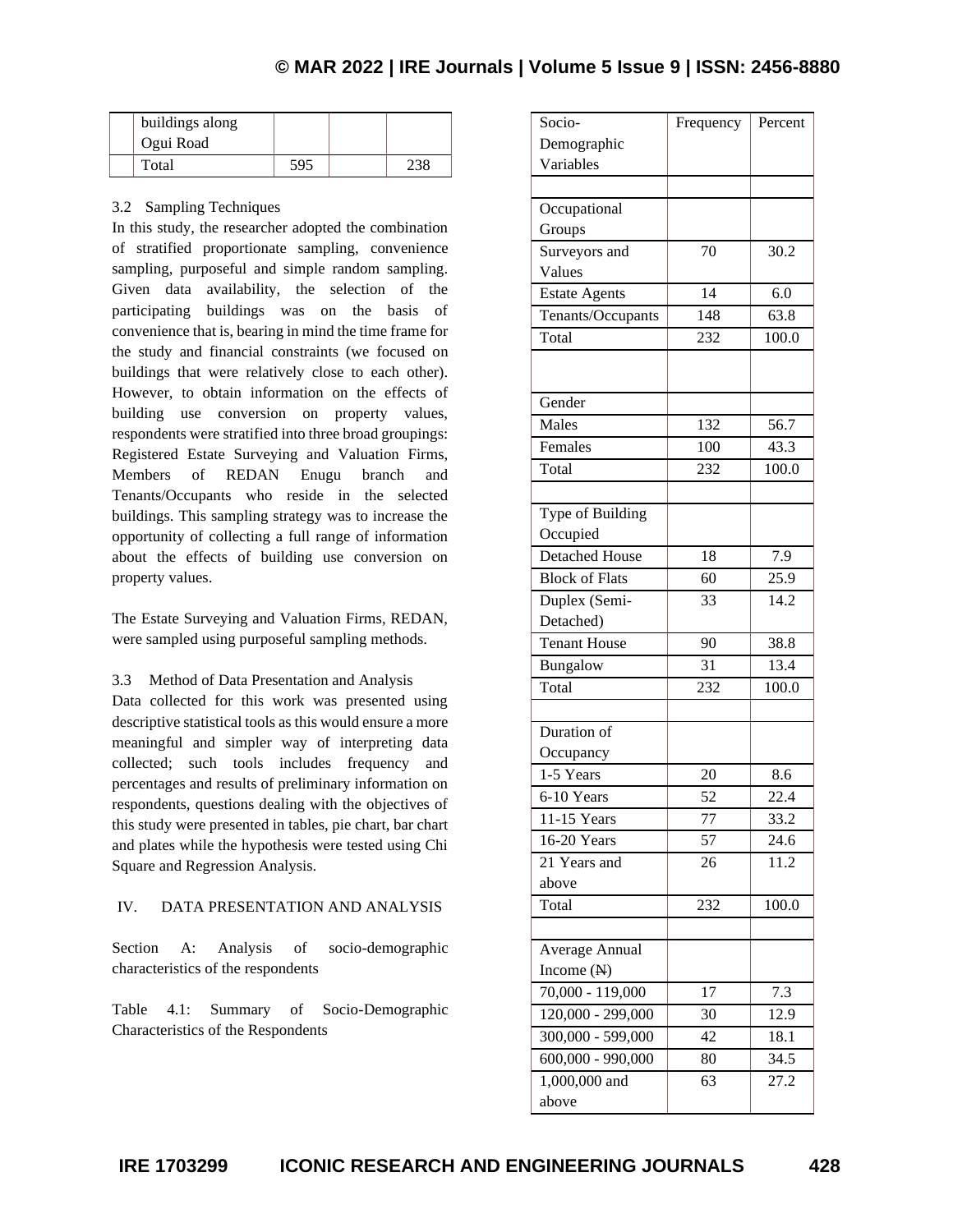| ∼<br>$-$<br>____ |  | $\sim$ $\sim$ |  |
|------------------|--|---------------|--|
|------------------|--|---------------|--|

Data for this study were collected from residents, estate developers and estate managers, with residents (tenants/occupants) comprising the majority (45.5%) of the respondents. 33.1% of the respondents were surveyors and valuers, while 21.3% of them were estate developers. Data analysis equally showed that a majority (56.7%) of males participated in this study compared to a slightly lower proportion (43.3%) of female participants. The analysis in terms of types of land property within the study area cut across different types of buildings, with the highest occupied building being tenant house as indicated by 38.8% of the respondents, while the least type occupied building in the study area was detached house as indicated by 7.8% of the respondents.

Data analysis further showed that a majority (33.2%) of the respondents had lived for about  $11 - 15$  years within the study area. This is followed by 24.6% of them who had lived up to  $16 - 20$  years in the area; while the least proportion (8.6%) of them were those who had only lived between  $1 - 5$  years within the area. With respect to level of income, data analysis showed that the majority (34.5%) of the respondents earned an annual average income of about 600,000 – 900,000 naira, while the least proportion (7.3%) of them were those who earned between the average of 70,000 – 119,000 naira annually.

Objective 1: Reasons behind Changes in Land Use in the Area

The question that opened up the discussion on this subtheme was that which asked the respondents whether or not they have observed the conversion of land properties around their residence since between 2011- 2021. Data collected in this regard were descriptively analysed as presented in figure 4.1.





Data analysed in figure 4.1 showed that a majority (48.9%) of the respondents had observed the trend in building conversion between 2011 – 2021. About a quarter proportion (29.8%) of the respondents indicated that they had not observed such trend, while the least proportion (21.3%) of them was not sure about it. Further probes were directed to the respondents who were affirmative in figure 3, to determine the initial and present use of the buildings, as well as the possible reasons associated with the conversions.



Fig. 4.2: Respondents' Indication on the Initial and Present Use of Land Properties within Ogui new layout

Data analysis showed that the initial use of land properties within Ogui new layout before conversion was mainly for residential purposes, as indicated by the largest proportions (37.6%) of the respondents. This was followed by initial commercial use as indicated by 31.5% of the respondents. However, the least option in the initial use of land properties within the Estate was institutional use, as indicated by a lower proportion (6.2%) of the respondents. 2.8% of the respondents equally indicated other initial uses in land properties within the Estate. On the other hand, data analysis indicates that the major use of the land properties after conversion within the period of this study was mainly for industrial purposes as indicated by 39.9% of the respondents; followed by institutional purposes as indicated by 26.4% of the respondents. It was of interest to the researcher to determine the possible reasons associated with the conversions of land properties between  $2011 - 2021$ . Findings to this are presented in table 4.2.

Table 4.2: Respondents' Views on the Possible Reasons for Land Properties Conversion Response Options | Frequency | Percent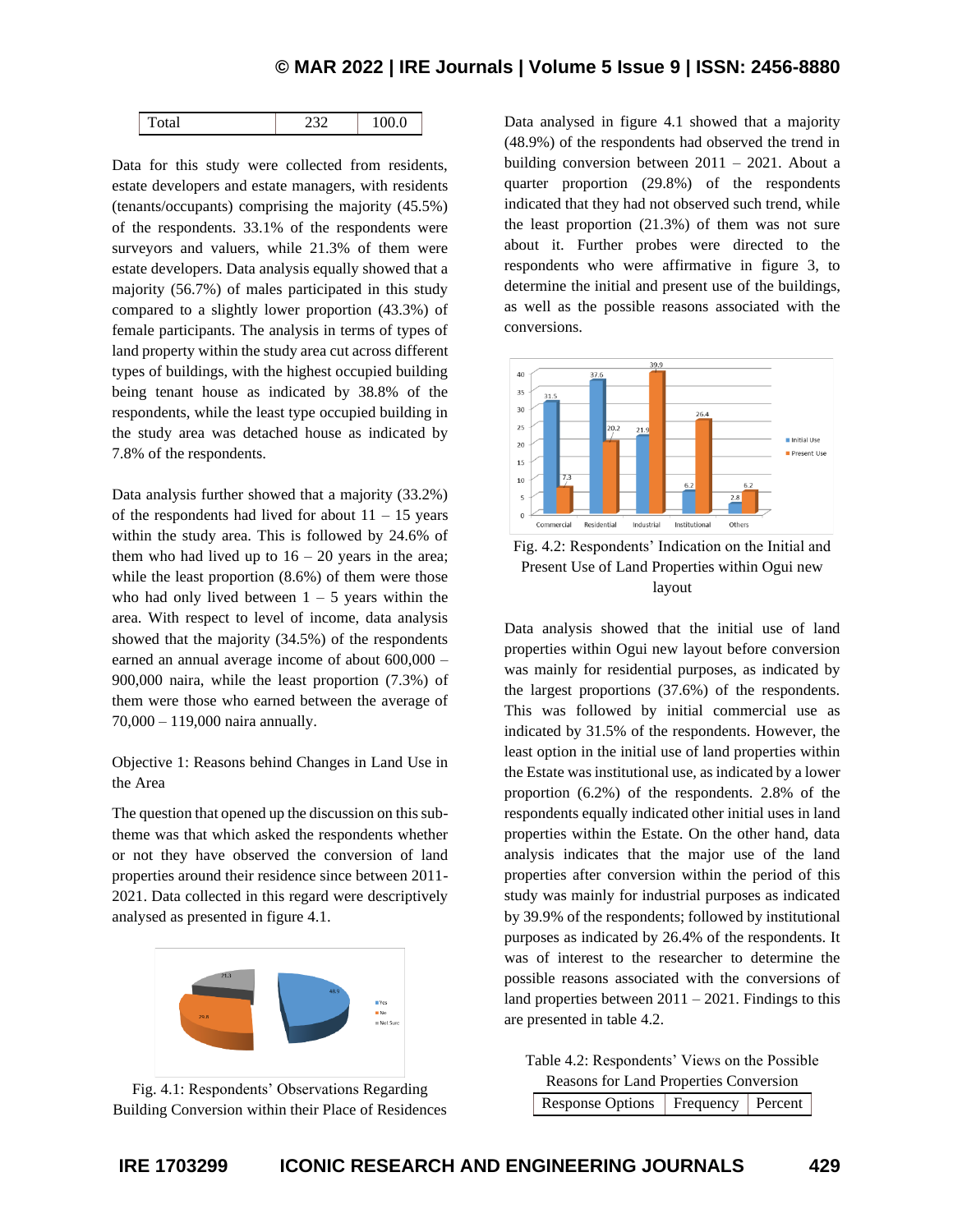| Accessibility     | 69  | 29.7  |
|-------------------|-----|-------|
| complementarities | 19  | 8.2   |
| of Activities     |     |       |
| Employment        | 32  | 13.8  |
| Opportunities     |     |       |
| Location          | 76  | 32.8  |
| Increase in       | 23  | 9.9   |
| Income            |     |       |
| Others            | 13  | 5.6   |
| Total             | 232 | 100.0 |

As contained in table 4.2, the greater proportions (32.8%) of the respondents indicated that location is a major factor that informed the reason for the conversions of land properties between 2011 – 2021. This was followed by 29.7% of them who indicated that accessibility was the major factor that informed the conversions. The least factor as indicated by only 8.2% of the respondents is that of complementarities of activities. This finding suggests that location and accessibility was the major factors associated with the conversion of land properties within Ogui new layout between 2011-2021.

Objective 2: Perceived Effects of Building use Conversion in Ogui New Layout

The question that opened the discourse on this theme was that which asked the respondents about their perceptions regarding the effects of building conversation in Ogui new layout. Analysis conducted on their responses is presented in figure 4.3.



| Figure 4.3: Respondents' Views on the Effects of |  |
|--------------------------------------------------|--|
| Land Property Conversion on their Property Value |  |

Analysis performed in figure 4.3 shows that the respondents had a mixed feeling about the effects of the conversion activities done on land properties over the property values within Ogui new layout. However,

the greater proportion (51.7%) of them considered it to have positive effects on the property value compared to 48.3% of them who considered it to have negative effects. The analysis was equally extended to determine the variations in the view of property owners/mangers in comparison with that of tenants/residents/occupants regarding the effects of land property conversion on property value in Ogui new layout. Consequently, the result showed that for the majority of the tenants/residents/occupants within Ogui new layout, the conversion activities affected their property values negatively compared to those who considered it as having positive effects. On the other hand, slightly higher proportions (50.6%) of the property owners/managers considered the conversion activities to have positive effects on their property value compared to a slightly lower proportion (49.4%) of them who considered it to have negative effects on their property values. In other to specifically determine how the conversion activities affected the property values within the study area, the respondents were provided with an open-ended question which asked them to express how such was applied to them. Their responses were thematically analysed and summed up to common themes that described their responses. The result of the analysis is presented in table 4.3.

Table 4.3: Perceived Positive Effects of Conversion in land Properties

|                | <b>Study Groups</b> |          |       |
|----------------|---------------------|----------|-------|
| Response       | Tenants/            | Property | Total |
| Options        | Residents/          | Owners/  |       |
|                | Occupants           | Managers |       |
| It makes the   | 30                  | 12       | 42    |
| area to look   | 50.8%               | 22.2%    | 37.2% |
| more           |                     |          |       |
| attractive     |                     |          |       |
| The area is    | 14                  | 7        | 21    |
| more           | 23.7%               | 13.0%    | 18.6% |
| developed in   |                     |          |       |
| terms of       |                     |          |       |
| infrastructure |                     |          |       |
| There are      | 8                   | 4        | 12    |
| more access    | 13.6%               | 7.4%     | 10.6% |
| to social      |                     |          |       |
| amenities in   |                     |          |       |
| the Estate     |                     |          |       |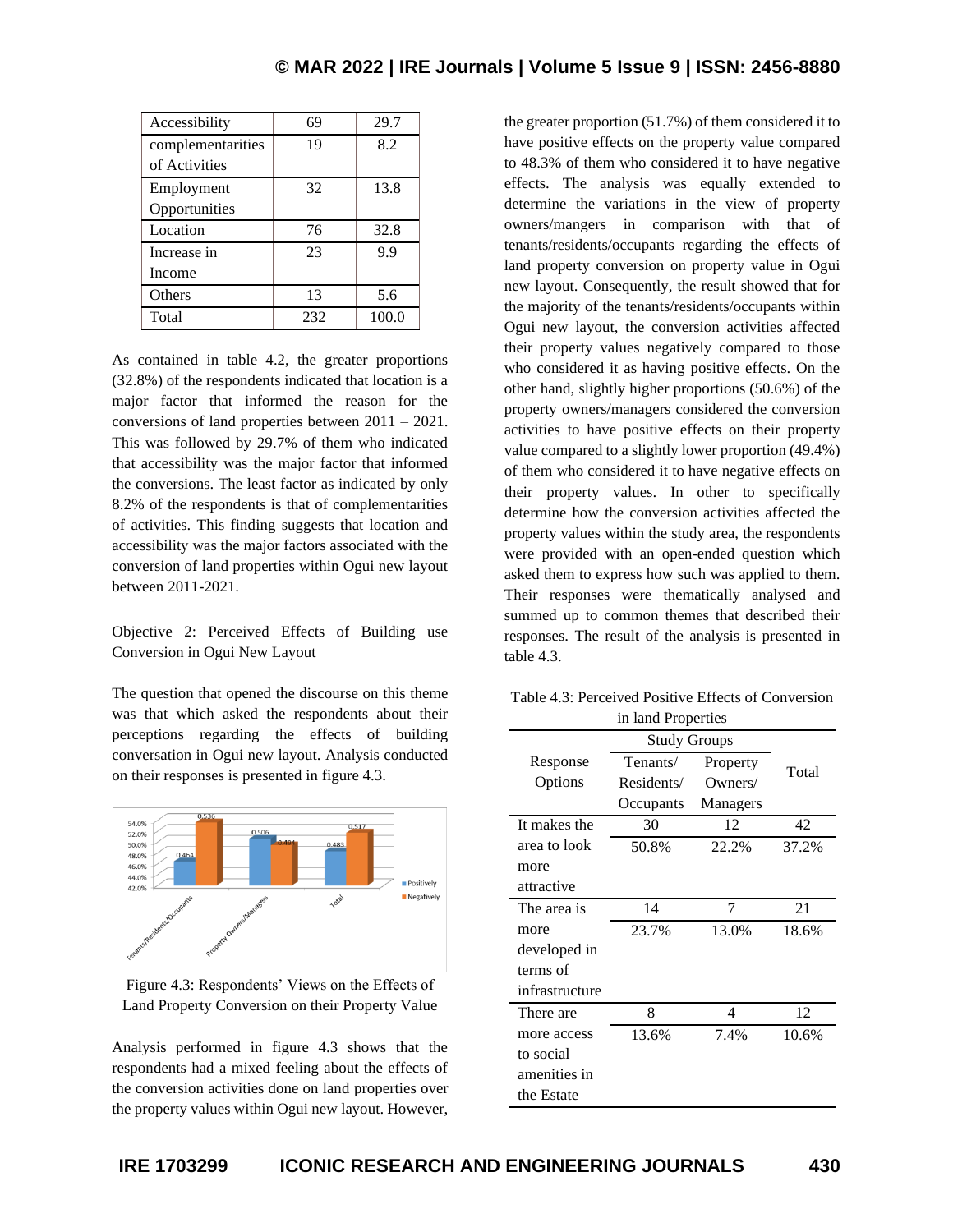| Increase in | $\mathfrak{D}$ |        |        |
|-------------|----------------|--------|--------|
| Value of    | 3.4%           | 13.0%  | 8.0%   |
| Properties  |                |        |        |
| Ease of     |                | 13     | 17     |
| Management  | 6.8%           | 24.1%  | 15.0%  |
| Ease of     |                | 10     | 12     |
| Maintenance | 1.7%           | 20.4%  | 10.6%  |
| Total       | 59             | 54     | 113    |
|             | 100.0%         | 100.0% | 100.0% |

Note: the analysis in table 4.3 was based exclusively on the responses of respondents who chose the option 'positively' in figure 4.3.

For the respondents who considered the conversation activities as having positive effects on their property values, reasons for such considerations were captured in six key themes that emerged from their open-ended responses as contained in table 3. A look at the column contained the total responses, it clearly shows that the highest proportion (37.2%) of the respondents felt that the conversion activities within Ogui new layout made the area look more attractive, while the least proportion (8.0%) of them considered increase in the value of properties within the Estate as the major positive effect of the conversion activities. However, the comparative analysis for the two study groups shows that for the majority of the tenants/residents/occupants, the major positive effect of the conversion activities within the study area was that it made the area look more attractive. On the other hand, the property owners/managers considered ease of management in land properties as the major positive effect of the conversion activities within Ogui new Layout.

The respondents, who considered the conversion activities in land property as having negative effects on the value of their properties, also gave reasons why they considered such. The analysis on such reasons was conducted based on key themes that emerged from their open-ended views on the issue. The results are presented in table 4.4

Table 4.4: Perceived Negative Effects of Conversion Activities in Land Properties

| $1.001$ , $1.0001$ $1.0001$ $1.0001$ |                     |       |  |  |  |
|--------------------------------------|---------------------|-------|--|--|--|
| <b>Response Options</b>              | <b>Study Groups</b> | Total |  |  |  |
|                                      |                     |       |  |  |  |

|                     | Tenants/   | Property |        |
|---------------------|------------|----------|--------|
|                     | Residents/ | Owners/  |        |
|                     | Occupants  | Managers |        |
| Influences hike in  | 38         | 9        | 47     |
| rental prices of    | 56.6%      | 17.5%    | 39.8%  |
| Residential         |            |          |        |
| Properties          |            |          |        |
| It forces lower     | 19         | 9        | 28     |
| income households   | 28.3%      | 17.5%    | 23.7%  |
| to leave            |            |          |        |
| It Decreases the    | 8          | 11       | 19     |
| availability of     | 11.3%      | 22.5%    | 16.1%  |
| Residential         |            |          |        |
| Properties          |            |          |        |
| Decreases the       | 3          | 22       | 25     |
| availability of     | 3.8%       | 42.5%    | 20.4%  |
| Properties for land |            |          |        |
| property managers   |            |          |        |
| Total               | 68         | 51       | 119    |
|                     | 100.0%     | 100.0%   | 100.0% |

Note: the analysis in table 4.4 was based exclusively on the responses of respondents who chose the option 'negatively' in figure 4.3.

Based on the analysis conducted on the open-ended responses of the respondents, four key themes emerged from the data to indicate how the conversion activities in land properties negatively affected the value of their properties. Looking at the total column, the analysis indicates that shows that a majority (39.8%) of the respondents considered hike in rental prices of residential properties as the major negative effect of the conversion activities in land properties within Ogui new Layout, while the least proportion (16.1%) of them considered decrease in the availability of residential properties as the major negative effects. The comparative analysis between the two groups showed that for the tenants/residents/occupants, hike in rental prices of residential properties was the major negative effect on their property values, while the least proportion (3.8%) of them considered decrease in the availability of properties for land property managers as the major negative effect on property values within Ogui new Layout. On the other hand, for majority (42.5%) of property owners/managers, decrease in the availability of properties for land property managers was the major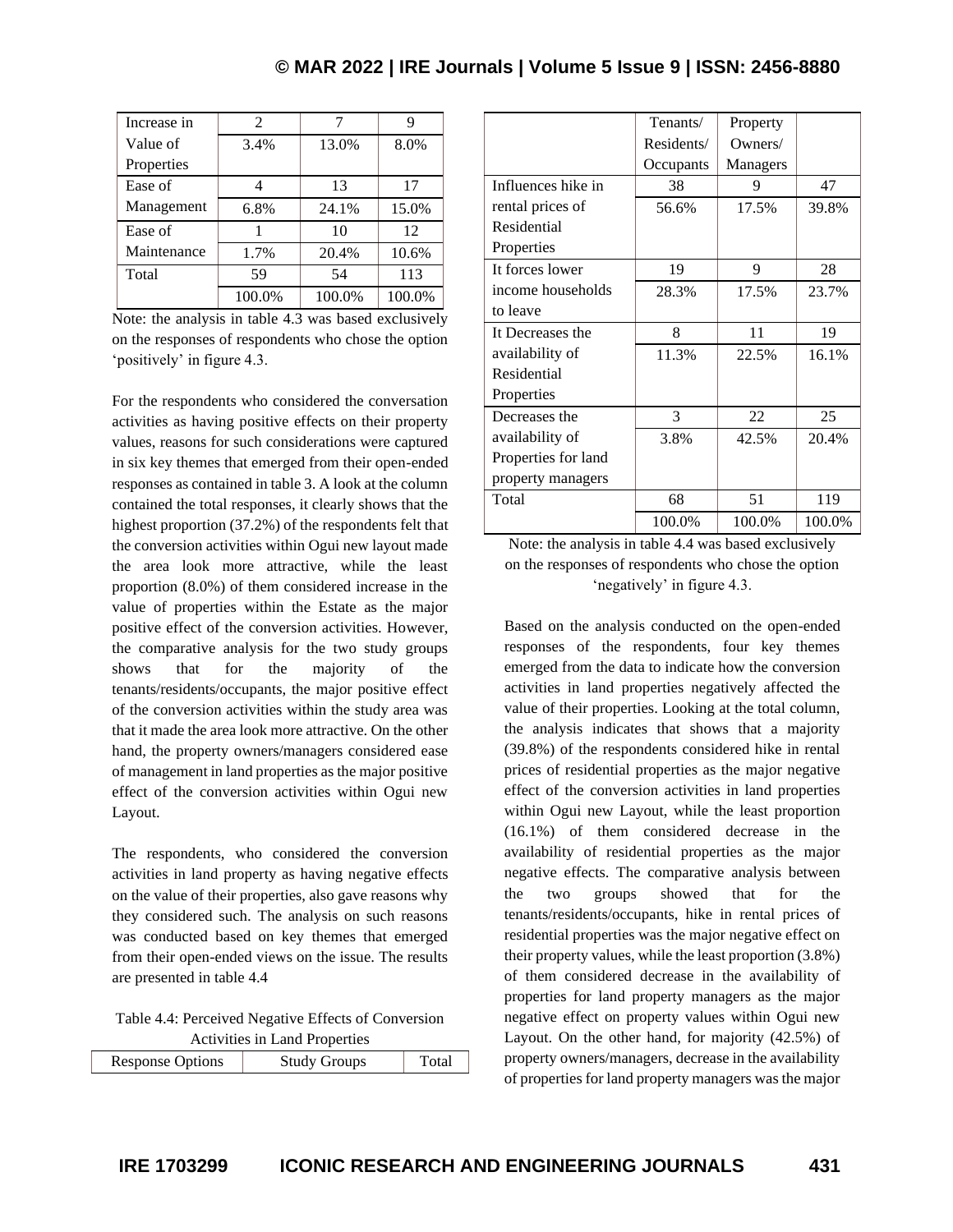negative effects of land property conversion on the property values within the Estate.

Objective 3: Trend in Land Values in Ogui New Layout



Figure 4.4: Analysis of Trend in Average Value of Land Properties Between 2011-2021

Data analyzed in figure 4.4 clearly shows that there was a consistent rise in the land values in the study area between 2011 – 2021.Further analysis was performed in order to show the percentage changes in the value of land properties between the periods under investigation. The result of the analysis is presented in figure 4.5.



Figure 4.5: Percentage Change in the Values of Land Properties Between 2011-2021.

Data contained in figure 4.5 showed that the percentage change in the value of detached house did not vary between year 2011 and 2021. However the trend became a little different with a slight increase in the value of the properties by 11.1%, 15.6% and 22.3% in year 2013, 2014 and 2015 respectively. However, a significant uptrend was observed in the value of detached house between year 2016, 2017, 2018, 2019, 2020 and 2021 with about 64.9%, 66.7%, 68.4%, 88.9%, 90.0% and 95.6% increase between the six respective years from the base year (i.e. 2011). There was equally an uptrend in the values of flats within study area with a 33.3% difference between the base year and year 2012. The trend continued to grow drastically with 66.6%, 80.0%, 100.0%, 133.3%, 136.6%, and 180.0between year 2013, 2014, 2015, 2016, 2017 and 2018; and surprisingly a huge significant increase was observed between year 2019, 2020 and 2021 with 266.9%, 273.6% and 313.4%% difference between the three respective years and the base year.

However, only slight differences occurred in the value of Duplex between the years under investigation, with no difference observed between the base year and the following year (i.e. 2012). The slight changes started to occur in year 2013 – with only 1.9%, 8.5%, 3.4%, 14.9%, 28.5%, 35.6%, 42.8%, 44.3% and 57.1% increase in year 2013, 2014, 2015, 2016, 2017, 2018, 2019, 2020 and 2021respectively from the base year. The most significant changes in land property values within Ogui new layout was mostly observed within tenant houses, with a -3.9% downtrend in 2012 and exponential uptrend between years 2013 to 2021. Specifically, there was a 188.2% increase in the value of tenant houses in year 2013, 196.0% in year 2014, 197.9% in year 2015, 245.9% in year 2016, 249.7% in year 2017, 284.5% in year 2018, 380.4% in year 2019, 380.9% in year 2020 and 390.6% increase in 2021, from the base year. This implies that by year 2021, the value of tenant houses had increased about three times from the original initial value in the base year (i.e. 2011). The trend in the value of Bungalows was not quite different from what was observed in flats and duplex properties. In other words, the values of Bungalows remained similar between the base year and year 2012, but an uptrend was observed between year 2013 upwards, with 52.0% increase in year 2013, 52.2% in year 2014, 90.1% in year 2016, 108.0% in year 2017, 120.1% in year 2018, 140.1% in year 2019, 141.0% in year 2020 and 148.2% increase in year 2021. In the overall analysis, changes in the value of land properties within Ogui new layout was observed to have occurred mainly between year 2013 upwards to year 2021, while the value of land properties remained relatively the same between year 2011 and 2012.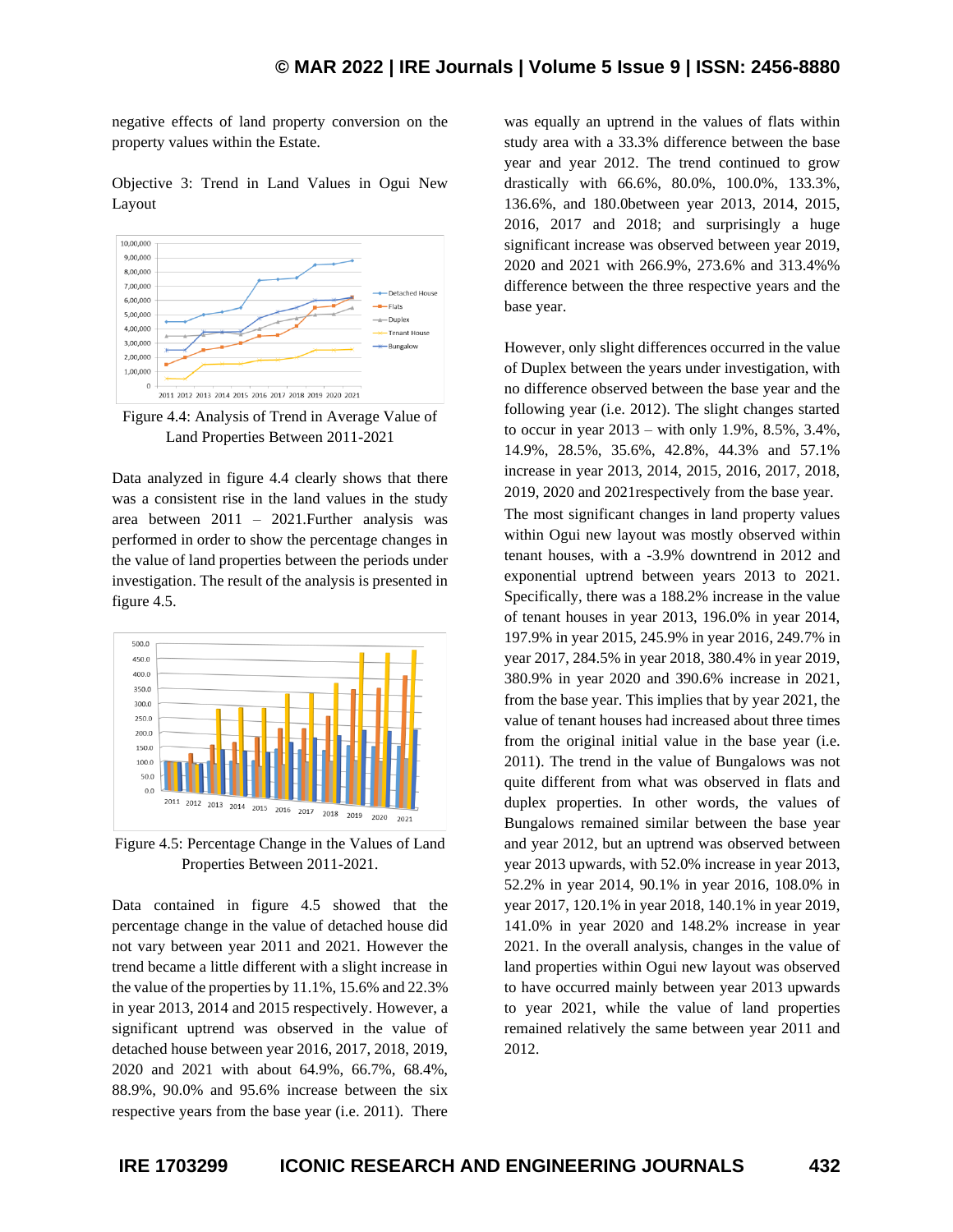Objective 4: Relationship between building use conversion activities and Property Values in Ogui New Layout

In order to descriptively analyse the relationship between building use conversion activities and property values in Ogui new layout, the respondents were asked to show their level of agreement or disagreement regarding the view that there has been a steady increase in the value of properties as a result of building use conversion activities since 2011 to 2021. Their responses were analysed and presented in figure 4.6.





Data analysed as contained in figure 4.6 showed that the highest proportion (41.4%) of the respondents went for the option 'strongly agree'. This was followed by about a quarter proportion (24.6%) of them who went for the option 'agree', while the least proportion (8.6%) of them went for the option 'strongly disagree'. This finding clearly indicates that the respondents agreed with the view that there was a steady increase in the value of properties as a result of conversion activities in Ogui new layout since 2011 to 2021.

Further analysis was conducted to determine if the relationship between building use conversion activities and property values was perceived differently across the type of property occupied/managed by the respondents.

Table 4.5: Views about Relationship between Building Use conversion and Property Values, in Relation to type of Building Property Occupied by

| the Respondents.        |  |
|-------------------------|--|
| <b>Response Options</b> |  |

| Type<br>of<br><b>Build</b><br>ing<br>Prope<br>rty | Stro<br>ngly<br>Disa<br>gree | Disa<br>gree   | Unde<br>cided  | Ag<br>ree | Stro<br>ngly<br>Agr<br>ee | Tot<br>al |
|---------------------------------------------------|------------------------------|----------------|----------------|-----------|---------------------------|-----------|
| Detac                                             | $\overline{2}$               | $\overline{c}$ | $\overline{2}$ | 3         | 9                         | 18        |
| hed                                               | 11.1                         | 11.1           | 11.1           | 16.       | 50.0                      | 100.      |
| Hous                                              | $\%$                         | $\%$           | $\%$           | 7%        | $\%$                      | 0%        |
| e                                                 |                              |                |                |           |                           |           |
|                                                   | 7                            | 12             | 6              | 10        | 25                        | 60        |
| Flats                                             | 11.7                         | 20.0           | 10.0           | 16.       | 41.7                      | 100.      |
|                                                   | $\%$                         | $\%$           | $\%$           | 7%        | $\%$                      | 0%        |
|                                                   | $\overline{2}$               | 6              | 3              | 11        | 11                        | 33        |
| Dupl                                              | 6.1                          | 18.2           | 9.1%           | 33.       | 33.3                      | 100.      |
| ex                                                | $\%$                         | $\%$           |                | 3%        | $\%$                      | 0%        |
| Tene                                              | $\overline{7}$               | 13             | 12             | 20        | 38                        | 90        |
| ment                                              | 7.8                          | 14.4           | 13.3           | 22.       | 42.2                      | 100.      |
| Hous                                              | $\%$                         | $\%$           | $\%$           | 2%        | $\%$                      | 0%        |
| e                                                 |                              |                |                |           |                           |           |
| <b>Bung</b>                                       | $\overline{2}$               | $\overline{2}$ | 1              | 13        | 13                        | 31        |
| alow                                              | 6.5                          | 6.5            | 3.2%           | 41.       | 41.9                      | 100.      |
|                                                   | $\%$                         | $\%$           |                | 9%        | $\frac{0}{0}$             | 0%        |
|                                                   | 20                           | 35             | 24             | 57        | 96                        | 232       |
| Total                                             | 8.6                          | 15.1           | 10.3           | 24.       | 41.4                      | 100.      |
|                                                   | $\%$                         | $\%$           | $\%$           | 6%        | $\%$                      | 0%        |

From data analysed in table 4.5, it could be observed that 50.0% of respondents who occupied/managed detached houses strongly agreed that the building use conversion activities was related to steady increase in property values within Ogui layout between 2011- 2021. This finding was similar across other groups where 41.7% of those who occupied/managed flats strongly agreed to it. Equally, among respondents who occupied/managed duplexes 33.3% of them strongly agreed to the above notion and another 33.3% of them went for the option 'agree". For those who occupied/managed tenant houses, the majority (42.2%) of them went for the option 'strongly agree', while for those who occupied/managed Bungalow properties, 41.9% of theme strongly agreed with the issue of discourse and another 41.9% of them equally ticked the option 'agree'. In a nutshell, descriptively, the relationship between building use conversion activities and property values was perceived in a similar way across respondents in the different building properties investigated.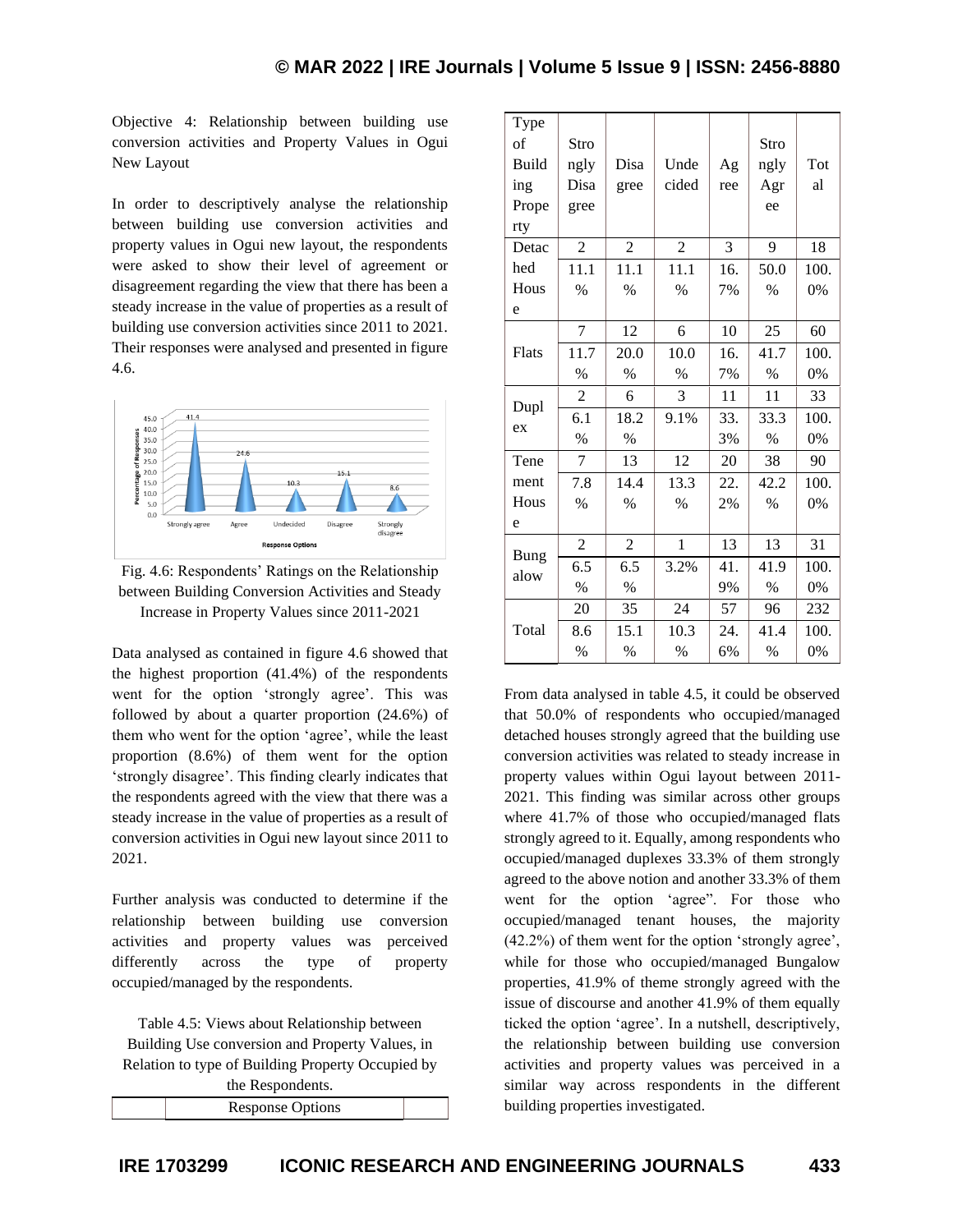### 4.1 Test of Hypotheses

Hypothesis One: There is no significant difference in the perception of property managers and residents regarding the effects of building use conversion in Ogui new layout.

Table 4.6: Summary of Chi-square test showing difference in Respondents' Perception regarding the effects of building use conversion in Ogui new layout

| Effects                                        | <b>Study Groups</b> |                              |         |                    |        |     |
|------------------------------------------------|---------------------|------------------------------|---------|--------------------|--------|-----|
| of<br><b>Building</b><br>use<br>Conversi<br>on | Tenant<br>S         | Propert<br>y<br>Manag<br>ers | Total   | Chi-<br>squa<br>re | D<br>f | Sig |
| Positive                                       | 59                  | 54                           | 113     | .569               | 1      | .45 |
|                                                | (46.5%              | (51.4%                       | (48.7%  |                    |        |     |
|                                                |                     |                              |         |                    |        |     |
| Negative                                       | 68                  | 51                           | 119     |                    |        |     |
|                                                | (53.5%              | (48.6%                       | (51.3%  |                    |        |     |
|                                                |                     |                              |         |                    |        |     |
| Total                                          | 127                 | 105                          | 232     |                    |        |     |
|                                                | (100.0)             | (100.0)                      | (100.0) |                    |        |     |
|                                                | $%$ )               | $%$ )                        | $%$ )   |                    |        |     |

Result of the chi-square test showed statistically significant evidence to accept the stated null hypothesis,  $(\chi^2(1) = .569, p = .451$ . This implies that both tenants and property managers did not vary significantly in their perception about the effects of building use conversion in Ogui new layout. Consequently, the stated null hypothesis was upheld.

### Hypothesis Two:

Table 4.7: Relationship between Building use Conversion Activities and Property Values in Ogui

| New Layout |          |       |    |       |             |                |
|------------|----------|-------|----|-------|-------------|----------------|
| Model      |          | Sum   | df | Mea   | $\mathbf F$ | Sig.           |
|            |          | of    |    | n     |             |                |
|            |          | Squar |    | Squa  |             |                |
|            |          | es    |    | re    |             |                |
| 1          | Regressi | 37.33 | 1  | 37.33 | 94.3        | .00            |
|            | on       | 2     |    | 2     | 47          | 0 <sup>b</sup> |
|            | Residual | 58.56 | 23 | .396  |             |                |
|            |          | 2     | 0  |       |             |                |
|            | Total    | 95.89 | 23 |       |             |                |
|            |          | 3     |    |       |             |                |

a. Dependent Variable: Property value b. Predictors: (Constant), Building use conversion activities

Result of the regression analysis showed that the model was significant, *F* (1, 230) = 94.347, *p* = .000). The study therefore rejects the stated null hypothesis  $(H<sub>0</sub>)$  and conclude that there is a significant relationship between building use conversion activities and property values in Ogui new layout between 2011 to 2021.

### 4.2 Discussion of Findings

From the analysis, it shows that the value of landed properties increased within Ogui new layout between 2011-2021; with the highest rise in value of properties being observed on tenement houses. However, changes in the value of landed properties within Ogui new layout occurred mainly between year 2018 upwards to year 2021, while the value of landed properties remained relatively the same between year 2011 and 2017.The study also observed consistent conversion of land properties within Ogui new layout since 2011 to 2021. However, the initial use in land properties within the area was mainly that of residential purposes. As conversion activities intensified, many residential buildings were converted for industrial use and this was found to be the major reason for the uptrend/rise in the value of land properties between 2011 and 2021.

### **CONCLUSION**

Based on the findings of this study, it was concluded that there was an exponential rise in the values of landed properties sequel to conversion activities in landed properties within Ogui new layout and by extension Enugu State between 2011 to 2021. This uptrend in rise of property values was observed to have significant positive as well as negative effects on the value of properties within Ogui new layout. This could equally have serious implications on people's access to land properties as well as the management practices in relation to landed properties. The study recommends that Government and planning authorities should ensure that the use of each area should be limited to what it was originally zoned for, so that conversion of the residential properties to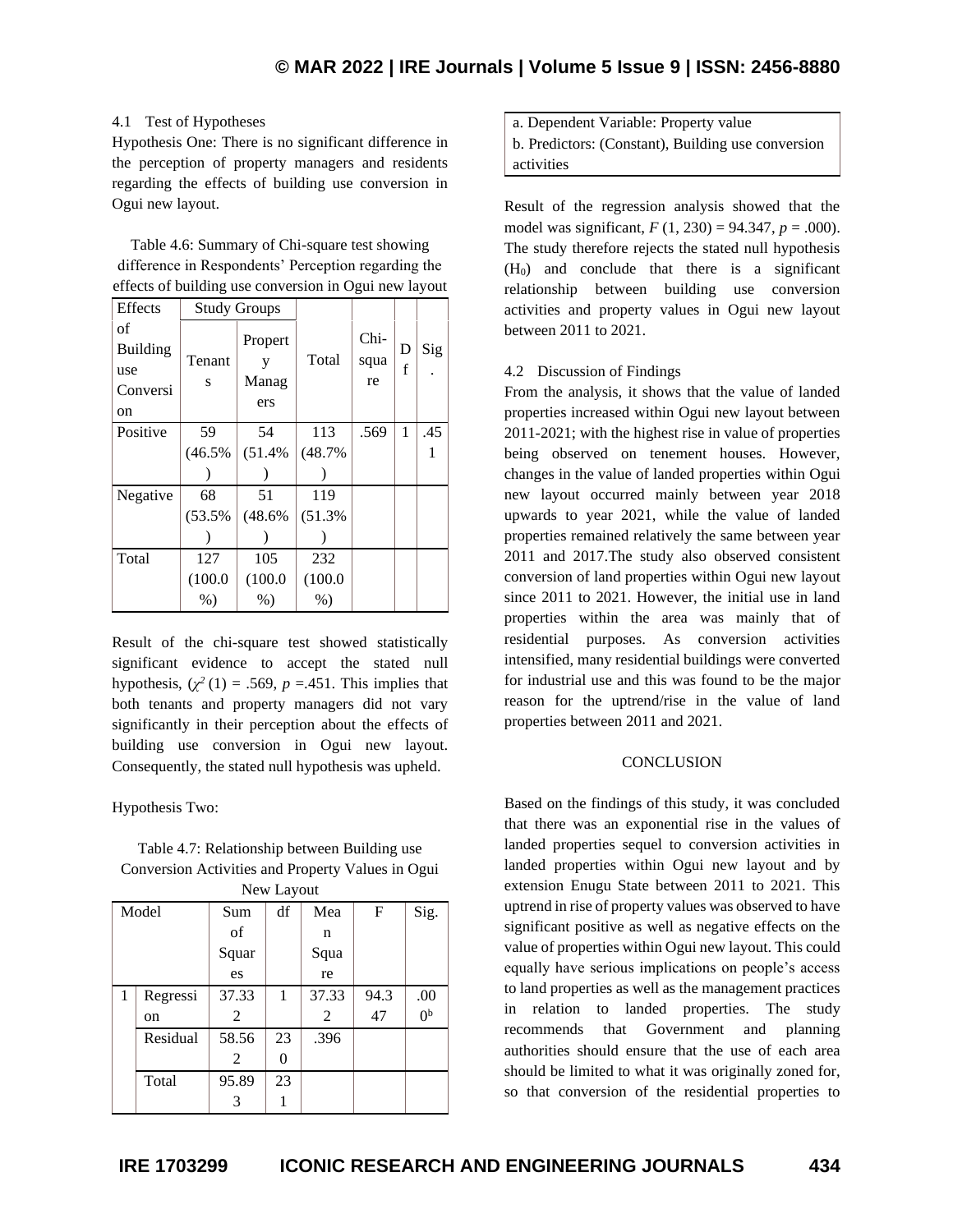commercial is reduced. The government should also increase the levies charged for conversion of properties as this will reduce the amount of conversions that take place in a year. There should be an increase in the taxation of property (ies) that have been converted and strict adherence to the collection of such levies by the government agencies. Planning and re-planning of our cities from time to time will ensure the proper allocation of land uses and also reduce the issue of conversion of residential areas to commercial areas. There should be alteration of properties since only when their quality is improved will they be at their highest and best use as well as profit maximization.

### REFERENCES

- [1] Ademola, (2010). An Assessment on the Level of Competency of Estate Agents Emotional Intelligence in Lagos Property Market. Retrieved October 2019 from *[https://www.Researchgat.net/publication/34141](https://www.researchgat.net/publication/341412495) [2495.](https://www.researchgat.net/publication/341412495)*
- [2] Agukoronye, O.C. & Nwankwo, S.O. (2002). Converting Tenements to Flats in Nigerian cities: Lessons from Enugu the tropical environment. *Journal of Faculty of Environmental Studies of the University of Nigeria, 2*(1), 89-94.
- [3] Alonso (1964). *Location and Land Use*. Harvard University Press: Cambridge. (3rd Edition).
- [4] Aluko, O. (2010). The Spatial Structure of Housing Warkel in Ivrerrupolrian, Lagos. *Journal of the Nigerian Institute of Town Planners 18*(1), 65-88.
- [5] Aluko. O. (2003). Effective Housing Provision and National Urban Development Policy. A Paper Presented at the 34th National Conference of the Nigerian Institute of Town Planners, Abeokuta, Ogun State.
- [6] Appraisal Institute (2001). *Appraising residential properties* (2nd edition). Chicago: Longman.
- [7] Asika, R. (1991). Research Methodology in the Behavioural Sciences. Ikeja: Longman publishers.
- [8] Ayemi, A. (2001). The Real Estate Developer; Principles and Prospects (3rd edition). Ogun: University Press.
- [9] Barlowe, R., (1998). Land Resources Economics (3rd edition). Eagle wood Cliffs: NJ, Practices Hall.
- [10] Denman, D. R. (2002). The Place of Property (4th edition). Berkhamstead: Geographical Publication Limited.
- [11] Egbenta 1. (2009). The Analysis of Residential Land Use Changes in Enugu Urban From 1997 to 2008. Retrieved September 2014 from *[https://www.reserachgate.net/publication](https://www.reserachgate.net/publication%20/319826976)  [/319826976.](https://www.reserachgate.net/publication%20/319826976)..*
- [12] Egolum C. C. (2002). Fundamentals of Estate Management; Nnamdi Azikiwe University, Awka. Anambra State: Snap Press Ltd.
- [13] History of Enugu State (2014). Retrieved October 2019 from <http://en.vvikipedia.org/wiki/Enugu>
- [14] History of Ogui (2014). Retrieved October 2019 from<http://en.wikipedia.org/vviki/Oguilayout>
- [15] Idu, E., (2004). Monograph on Land Use and Natural Resource*s*. Ifediora, G.S.A, (1993). Appraisal Frame Work. Enugu: Snapp.
- [16] Ifediora (2005). Building Use Conversion in Nigeria. *Sky Journal of Soil Science and Environmental Management 7*(2), 078-084.
- [17] Kalu, A.U., Alozie M.C., Oti, U.C., & Onyenorah J. (2017). Effects of Residential Land Use Changes to other Land Uses in Enugu Metropolis. *Sky Journal of Soil Science and Environmental Management 6*(5), 059-064.
- [18] Kin A.C., (2010). Towards a General Condition Based Model for a Stochastic Dynamic System, *Journal of the Operational Maintenance Research Society, 51*(2), 145-155.
- [19] Mba, K. C. (2005): Physical Development Planning Standards and Environmental sustainability in Nigeria. *Journal of the Nigerian Institute of Town Planners, 30*(1), 75-88.
- [20] Mbina, C. (2007). Sustainable Real Estate Development in Nigeria. *Journal of the Nigerian Institute of Town Planners 8*(2), 118-120.
- [21] Morse D. (1989). Revolutionization of Real Estate Transactions and Change the Title Industry. Retrieved January 2020 from *<https://www.propertysimple.com/dan/morse/> activities*
- [22] Nwachukwu M.U., Ukpabi, N. (2008). The Impact of Housing Conversion on Residential Land Use Development in Nigerian Cities; A